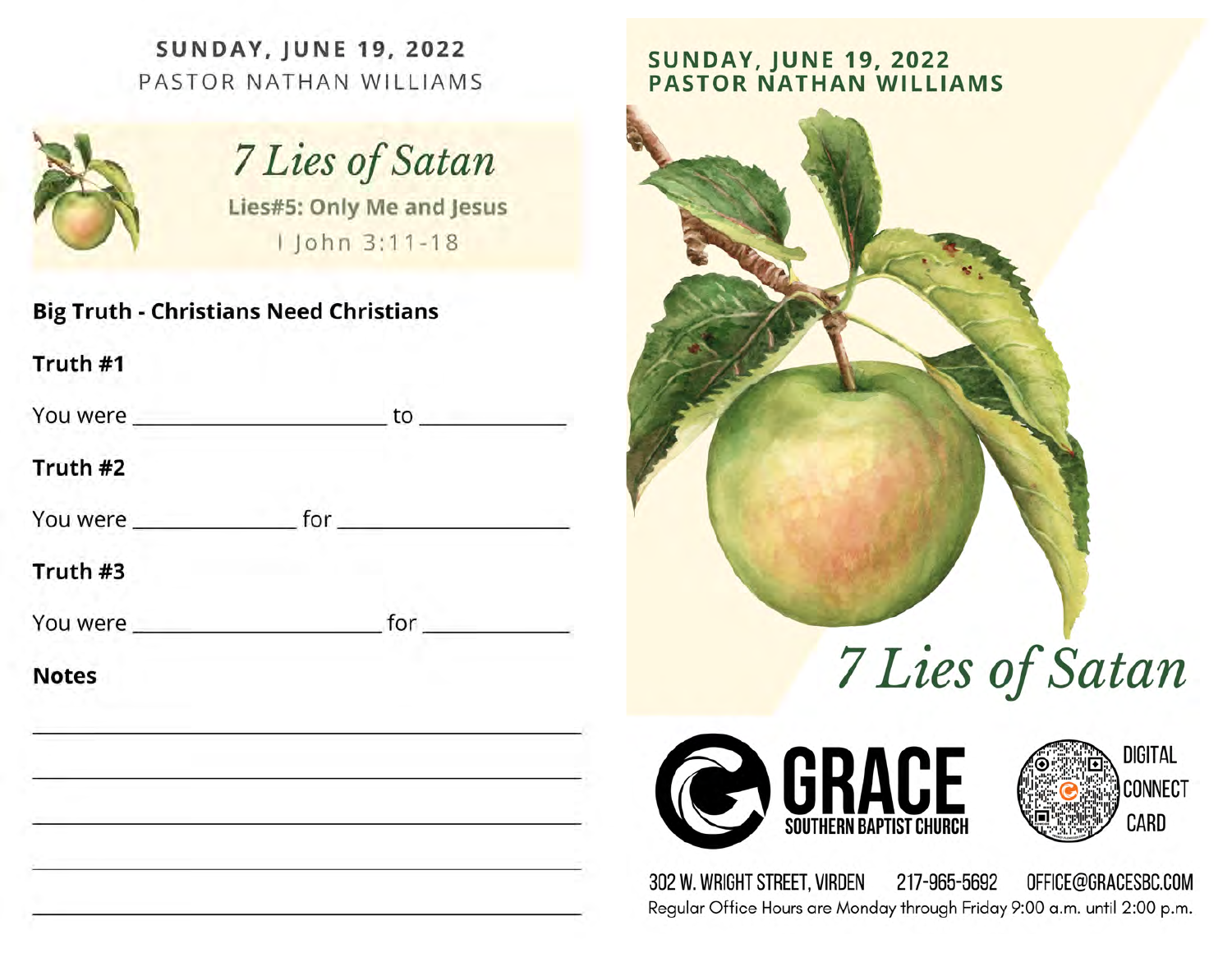Welcome to GRACE

#### SUMMER FOOD DRIVE

We will be collecting for the Summer Food Drive for Carmi Residential Care Collection. Items needed are canned pantry items, snack foods, breakfast items such as cereals, muffin and pancake mixes, large black trash bags, and paper goods such as toilet paper, paper towels. Monetary donations will also be accepted if you don't want to shop! All items need to be dropped off at church by July 17th. If you have any questions please see Janet Elliott.

#### **MBA RALLY**

The next MBA Executive Board Meeting and Rally will be held at 6:30 p.m. on Monday, June 20th at Pleasant Dale Baptist Church in Girard. Refreshments will be served following the program.

#### **GRACE FAMILY POTLUCK**

Sunday, June 26th will be the next Grace Family Potluck Meal! More information on food to come, but please plan to bring a side, salad, or dessert!

#### THE LESTERS CELEBRATE AMERICA CONCERT

Join The Lesters In Concert on Saturday, July 9th at 6:00 p.m. here at Grace SBC as they Celebrate America! The concert is FREE admission, with a love offering taken during the concert. Invite a friend! See Janet Elliott with any questions.

#### **CHURCH LEAGUE SOFTBALL**

Church League Softball will be here before you know it! Games are in Loveless Park in Carlinville on Saturday afternoons and evenings beginning in June. Grace is in need of some players! Adults and youth who are at least 14 years old and/or entering 9th grade are welcome to participate. Contact Ryan Cox at 217-320-5216 or complete a connect card if you are interested!

**Order of Service** 

**CALL TO WORSHIP ANNOUNCEMENTS WORSHIP** 

OFFERTORY SONG **CHILDREN'S DISMISSAL SERMON HYMN OF INVITATION** 

**Because He Lives** 

**Eric Swegle** 

O Praise the Name (Anastasis) What a Beautiful Name

**Your Name** 

**Pastor Nathan Williams** Come Just As You Are

# **CONNECT CARD AND WAYS TO GIVE**

Please visit http://www.gracesbc.com for digital versions of our Connect Card and Giving. If you are new to Grace please take a moment to fill out a connect card and let us know about you!



## **PRAYER REQUESTS**



If you have a prayer request or update, please call the church office at 217-965-5692, Pat Tackett at 217-971-7174, or visit gracesbc.com and Submit a prayer request.

# **EVENT REGISTRATIONS**

The QR code to the right can be scanned for easy access to all of our Event Registrations, or visit gracesbc.com.

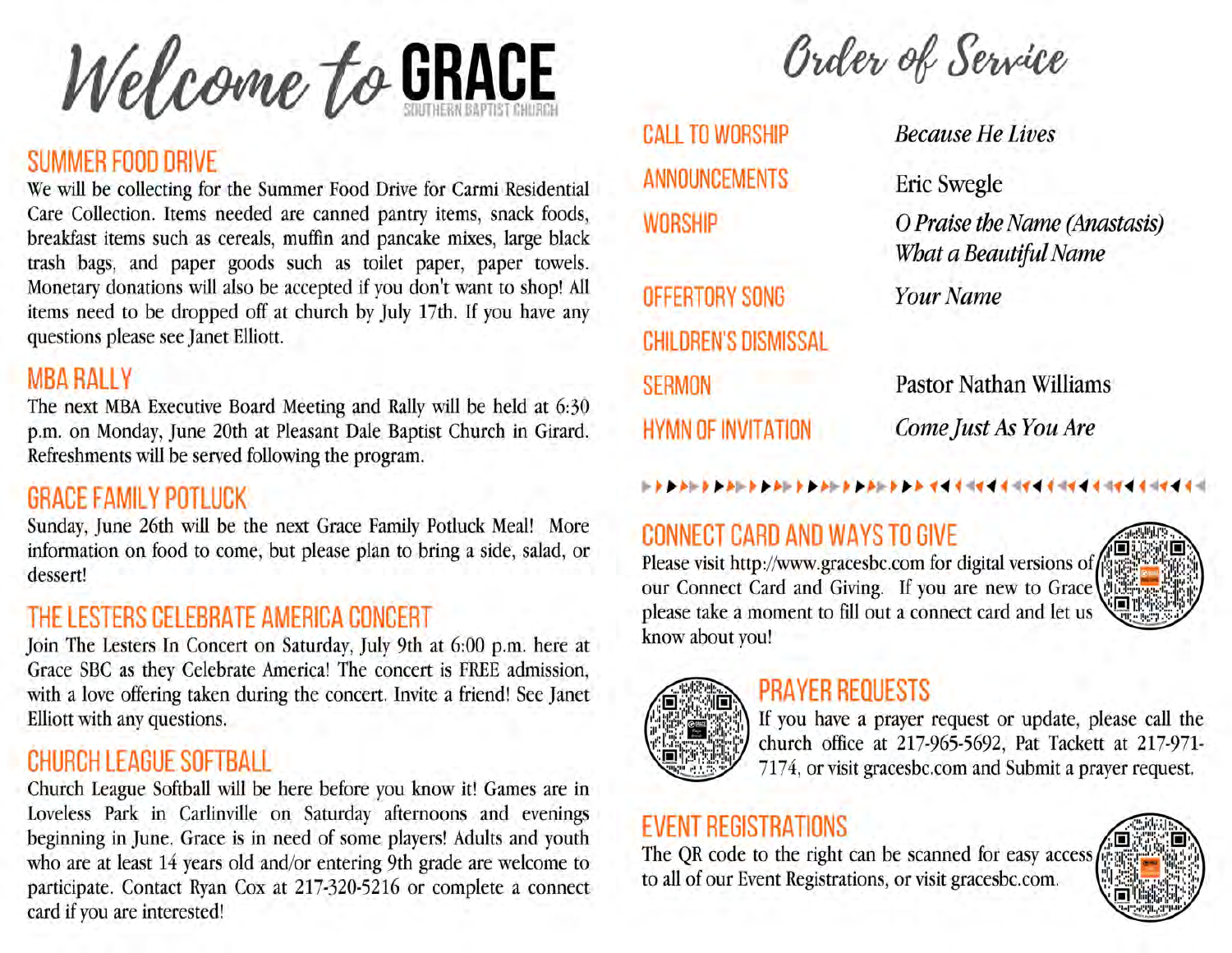

# Weekly programing and Small Groups Week of June 19, 2022

Sunday School - All Ages Sundays at 9:00 a.m.

Wednesday Morning Men's Group Wednesdays at 6:30 a.m.

Room 125

Mom and Tot Mornings Moment Communication wed. 9:00 to 11:30 a.m. Grace Café

Prayer Warriors **Matter Community** Wednesdays at 5:00 p.m. War Room

Couples Life Group Couples Life Group Grace Café

### The following groups will not meet this week:

Youth Group -  $6<sup>th</sup>$  to 12<sup>th</sup> Grades Sundays Games and Meal - Grace Cafe 5:00 p.m. to 6:00 p.m. Youth Group - Grace Sanctuary 6:00 p.m. to 8:00 p.m.

Ladies Bible Study and Fellowship Meal Sundays at 5:30 p.m.

Ladies Coffee and Conversation Group Fridays at 10:00 a.m.

Grace Café

Debbie Royer's Home